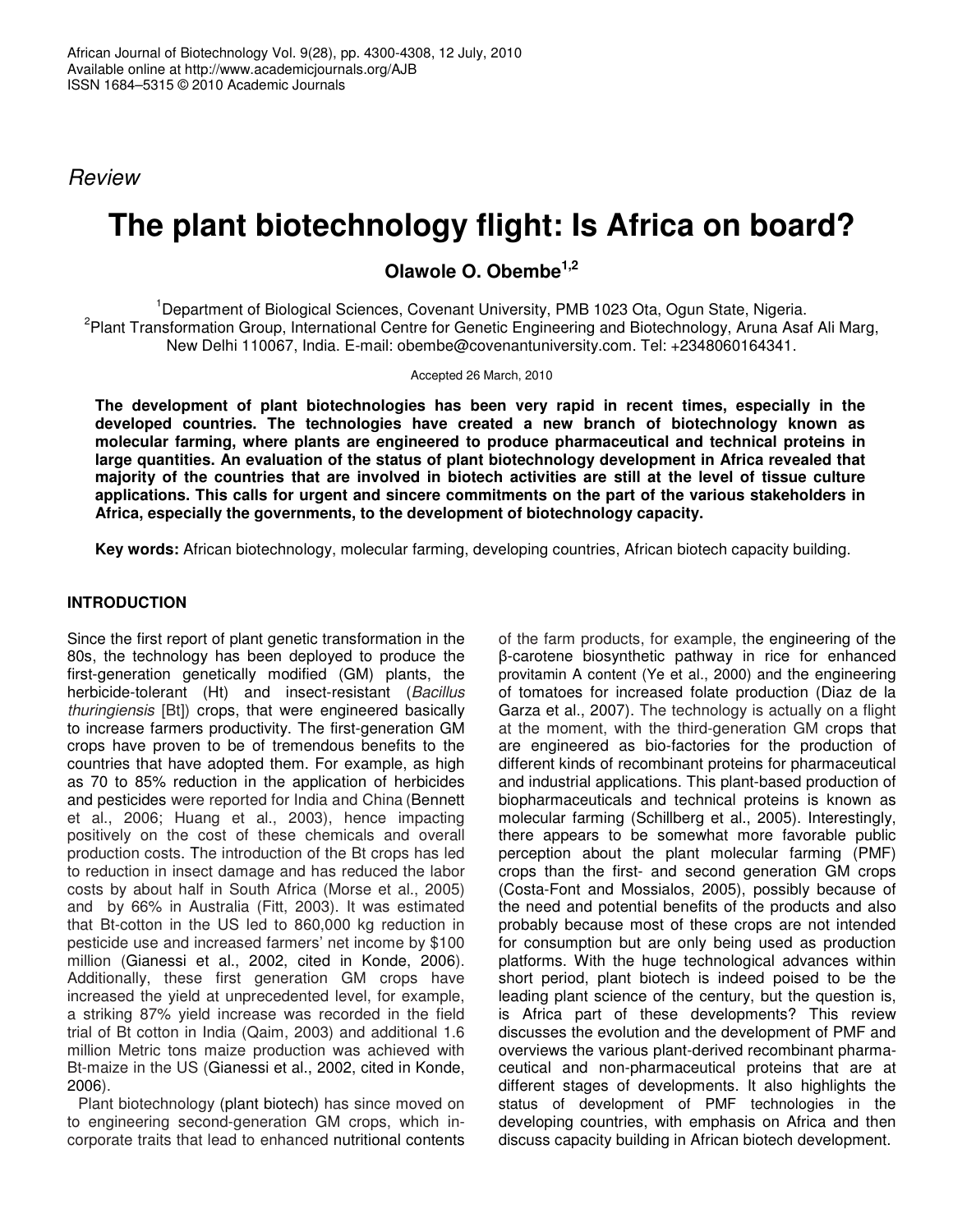| System                 | Costs of          | <b>Time</b> | Scale-up  | <b>Product</b> | Glycosylation     | Contamination     | <b>Storage</b>          | <b>Social</b>    |
|------------------------|-------------------|-------------|-----------|----------------|-------------------|-------------------|-------------------------|------------------|
|                        | <b>Production</b> | effort      | capacity  | quality        |                   | risk              |                         | acceptance level |
| <b>Bacteria</b>        | Low               | Low         | High      | Low            | None              | Endotoxins        | Medium/ $-20^{\circ}$ C | High             |
| Yeast                  | Medium            | Medium      | High      | Medium         | Incorrect         | Low               | Medium/ -20 °C          | High             |
| Mammalian cell culture | High              | High        | Very Low  | Very high      | Correct           | Viruses, oncogens | Difficult/ Liquid $N_2$ | Medium           |
| Transgenic animals     | High              | High        | Low       | Very High      | Correct           | Viruses, oncogens | <b>Difficult</b>        | Low              |
| Plant cell cultures    | Medium            | Medium      | Medium    | High           | Minor differences | Low               | Medium/ -20 °C          | High             |
| Transgenic plants      | LOW               | High        | Very high | High           | Minor differences | Low               | Easy/Room temperature   | Medium           |

**Table 1.** Comparison of different production systems for recombinant proteins [data adapted from Biemelt and Sonnewald, (2005)].

## **THEEVOLUTIONANDDEVELOPMENTOFPLANTMOLECULARFARMING**

Plants have been used right from the dawn of ag es, as sources of natural <sup>m</sup> edicaments for treating various ailments. In a ddition to being the major resource for drug e x ploration, plants are still being use d hug ely in co mple mentary andalternative medicine in many developing countries and nowadays, in the developed countries (F ønnebø et al., 2007). Up till early 1970s, bio activ e co m p ounds of drugs <sup>w</sup> ere b eing e xtracte d, purifie d and synthesize d solely fro mplants. H o wever, synthetic drugs, whose evolution started with the pro duction of aspirin b y the drug co m p any B a y er in 18 9 9, to ok the centre sta g e in pharm aceutical pro duction, for the gre ater p arts of the 20<sup>th</sup> century. Since the advent of genetic engine ering technolo gies in the 19 70s, living systems, such as bacteria, yeast and animal cells ha v e b e en use d as pro duction syste ms for <sup>m</sup> any valuable therapeutic and diagnostic proteins (Andersen and Krummen 2002; Harvey et al., 2002), there by co mple menting che mical synthesis and extraction of bioactive compounds from living materials. Howev er, due to the pro duction constraints of these systems, which include poor quality and low yield, the development of plantb ase d e x pression syste ms for reco mbinant proteins has b e en w ell-acce pte d as a pro mising cost-effective alternative platform for the production of safer and cheaper bio pharm aceutical proteins. The comparative advantages of the plant-based system over the existing expression systems, which are summarized in Table 1, are the incentiv efor this.

Since the first recombinant plant-made pharmaceutical protein, in which the human growth hormone was expressed in tobacco and sunflower (B arta et al., 19 8 6), there ha v e b e en significant advances in the development of P MF technolo gies, which ha v e larg ely d e monstrate d that plants could be turne d into bio-factories for the larg e-scalepro duction of reco mbinant proteins (T able2).

Moreover, plants are now being engineered to mimic ma mmalian p attern of protein processing, that make these recombinant proteins fold properly and maintain their structural and functional integrity. As such, they are being made to produce even more complex functional mammalian proteins with therapeutic activity, such as human serum proteins and growth regulators, antibodies, vaccines, horm ones, cytokines, enzy mes andantib o dies. With incre asing d e mand for biopharmaceuticals, coupled with the high costs and inefficiency of the established production systems, there is now pressure to increase production capacity. Hence attention is being shifted to

transg enic plants as the ne w g eneration bioreactors.

#### **OVERVIEW RECOMBINANTPROTEINSOFPLANT-DERIVED**

S e v eral candid ate reco mbinant proteins with potential use as vaccines have been expressed in plants, since the first plant-derived vaccinerelevant protein was reported 20 years ago (He et al., 2 008; Hull et al., 2 005; Liu et al., 2 005; Maclean et al., 2007; Marquet-Blouin et al., 2003; McCormick et al., 2008; Mett et al., 2007; Moravec et al., 2007; Nochi et al., 2007; Qian et al., 2 008; R osales-Mendozaet al., 2 009; S anti etal., 2006; Satyavathi et al., 2003; Sharma et al., 2008; Streatfield and Howard 2003; Tacket et al., 2 0 0 0; Tiw ari et al., 2 0 0 9; Tre g oning et al., 2 0 0 5). S e v eral plant-pro duce d v accine candid ates are at different stages of clinical trials (Table 3). However, only one veterinary vaccine, the NDV vaccine for poultry, has been approved by the US Dep artment of Agriculture (U SDA) (w ww.thep oultrysite.co m).

Also, se veral biologically active full antib odieshave been produced in plants (Huang et al., 2001; Nicholson et al., 2 0 0 5; R a m essar et al., 2 0 0 8; Villani et al., 2008). Of all the different plant-d eriv e d monoclonal antibodies presently being teste d in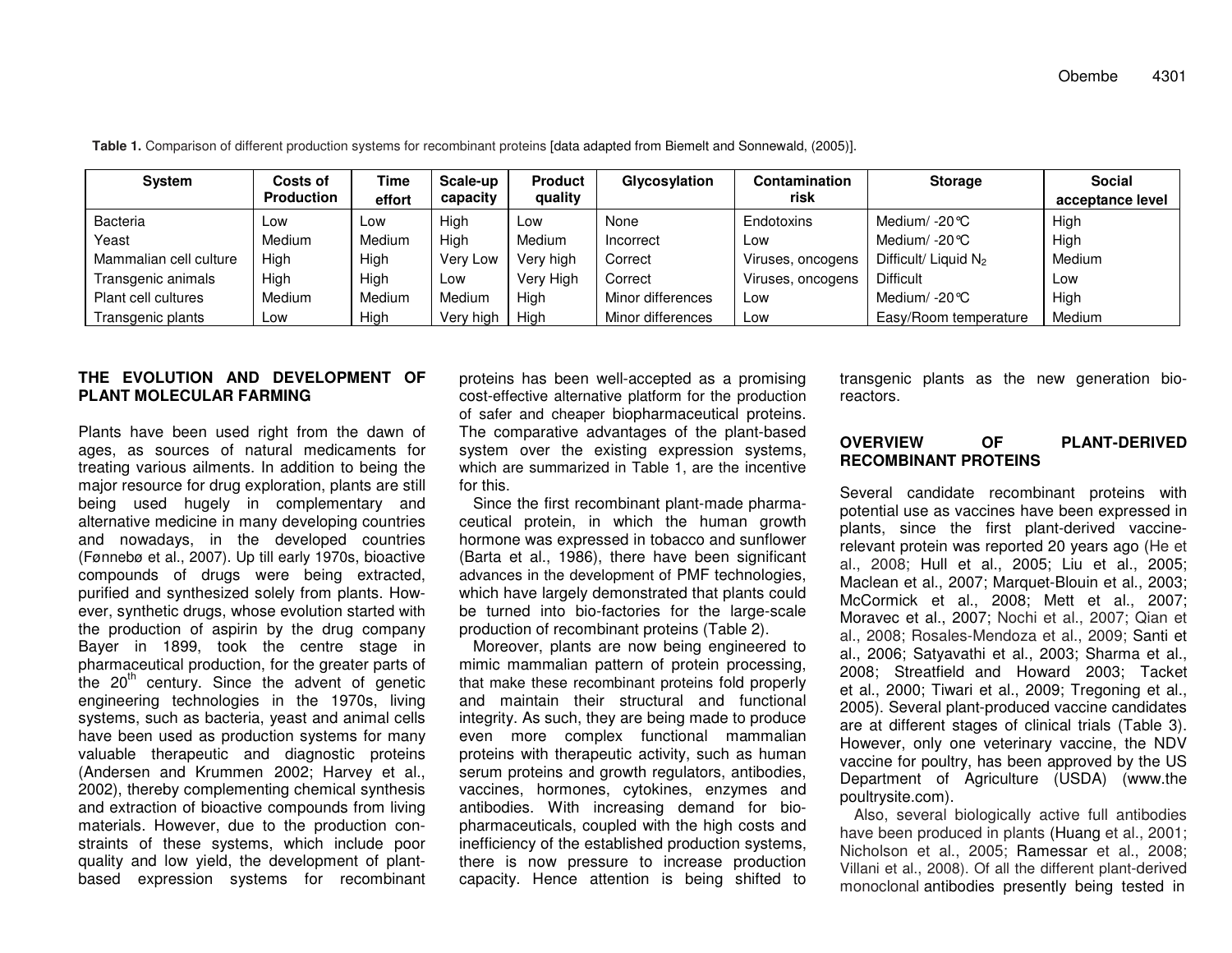**Table 2.** Major advances in the development of PMF [data adapted from Schillberg and Twyman (2007)].

| Year | <b>Major Advance</b>                                                                                                                                                                                                                 | Reference                                                  |
|------|--------------------------------------------------------------------------------------------------------------------------------------------------------------------------------------------------------------------------------------|------------------------------------------------------------|
| 1986 | Human growth hormone produced in tobacco and sunflower - the first plant-derived recombinant therapeutic protein                                                                                                                     | Barta et al., 1986                                         |
| 1989 | Full-size IgG produced in tobacco - the first demonstration of the ability of plants to assemble heterologous complex<br>biomolecules                                                                                                | Hiatt et al., 1989                                         |
| 1990 | Human serum albumin produced in tobacco and potato - the first native human protein produced in plants                                                                                                                               | Sijmons et al., 1990                                       |
| 1992 | Hepatitis B virus surface antigen produced in tobacco - the first plant-derived vaccine candidate                                                                                                                                    | Mason et al., 1992                                         |
| 1992 | $\alpha$ -amylase produced in tobacco – the first plant-derived industrial enzyme                                                                                                                                                    | Pen et al., 1992                                           |
| 1995 | First secretory IgA produced in tobacco                                                                                                                                                                                              | Ma et al., 1995                                            |
| 1995 | E. coli heat-labile enterotoxin (LT-B) expression in tobacco and potato – the first proof-of-concept of a plant edible vaccine                                                                                                       | Haq et al., 1995                                           |
| 1996 | Artificial elastin expression in tobacco- the first plant-derived protein polymer                                                                                                                                                    | Zhang et al., 1996                                         |
| 1997 | First clinical trial using recombinant bacterial antigen delivered in a transgenic potato                                                                                                                                            | Tacket et al., 1998                                        |
| 1997 | Avidin produced in maize - the first commercialized plant-derived protein                                                                                                                                                            | Hood et al., 1997                                          |
| 1999 | First glycan analysis of plant-produced recombinant glycoprotein                                                                                                                                                                     | Cabanes-Macheteau<br>et<br>al.,<br>1999                    |
| 2000 | Human growth hormone produced in tobacco chloroplasts                                                                                                                                                                                | Staub et al., 2000                                         |
| 2000 | Triple helix assembly and processing of human collagen produced in tobacco                                                                                                                                                           | Ruggiero et al., 2000                                      |
| 2001 | First multi-component vaccine candidate expressed in potato -cholera toxin B and A2 subunits, rotavirus enterotoxin and<br>enterotoxigenic Escherichia coli fimbrial antigen fusions for protection against several enteric diseases | Yu and Langridge, 2001                                     |
| 2001 | Glycan modification of a foreign protein produced in a plant host using a human glycosyltransferase                                                                                                                                  | Bakker et al., 2001                                        |
| 2003 | Expression and assembly of a functional antibody in algae                                                                                                                                                                            | Mayfield et al., 2003                                      |
| 2003 | Bovine trypsin – the first marketed plant-derived protein, targeted towards a broad market                                                                                                                                           | Woodard et al., 2003                                       |
| 2004 | Glyco-engineered moss strains - the first plant system to be commercialized as bioreactor                                                                                                                                            | Decker and Reski,<br>2004<br>(http://www.greenovation.com) |
| 2005 | First demonstration of most 'humanized' protein glycosylation patterns in plant production system                                                                                                                                    | Huether et al., 2005                                       |
| 2006 | Antibody against Hepatitis B - the first commercialized plant-derived antibody (marketed in Cuba)                                                                                                                                    | Pujol et al., 2005                                         |
| 2006 | HN proteins of Newcastle disease virus - world's first regulatory approval (USDA) for a plant-made vaccine for animals (poultry)                                                                                                     | Vermin and Waltz, 2006                                     |
| 2008 | Caro <sup>RX</sup> – the first antibody vaccine for human application (prevention of tooth decay), to be approved by the EU                                                                                                          | Kaiser, 2008                                               |
| 2009 | Highest transient expression of full-sized IgG antibody in plants                                                                                                                                                                    | Vézina et al., 2009                                        |
| 2009 | Highest recombinant protein accumulation in plants so far $-70\%$ total soluble protein for a proteinaceous antibiotic $^{[40]}$                                                                                                     | Oey et al., 2009                                           |

the clinical trials (Table 3), only one antibody for production of Hepatitis B Virus vaccine has been commercialized (Pujol et al., 2005). Several human proteins have been expressed in the plants (Arlen et al., 2007; Bai et al., 2007; Edelbaum et al., 1992; Elias-Lopez et al., 2008; Gutiérrez-Ortega et al., 2005; Musa et al., 2009; Nykiforuk et al., 2006;

Sadhu and Reddy, 2003; Weise et al., 2007), many of which are at various stages of clinical trials or commercialization. It is noteworthy that Merispase®, <sup>a</sup> gastric lipase from the Meristem Therapeutics is already on the market (Sharma and Sharma, 2009, Table 3).

Plant-produced antimicrobial nutraceutics, such

as human lactoferrin and lysozymes are now commercially available (Table 3). The Cobento Biotechnology's *Arabidopsis*-derived human intrinsic factor, which is to be used against vitamin B12 deficiency has just been approved by the EU (Key et al., 2008) and now commercially available (Sharma and Sharma, 2009).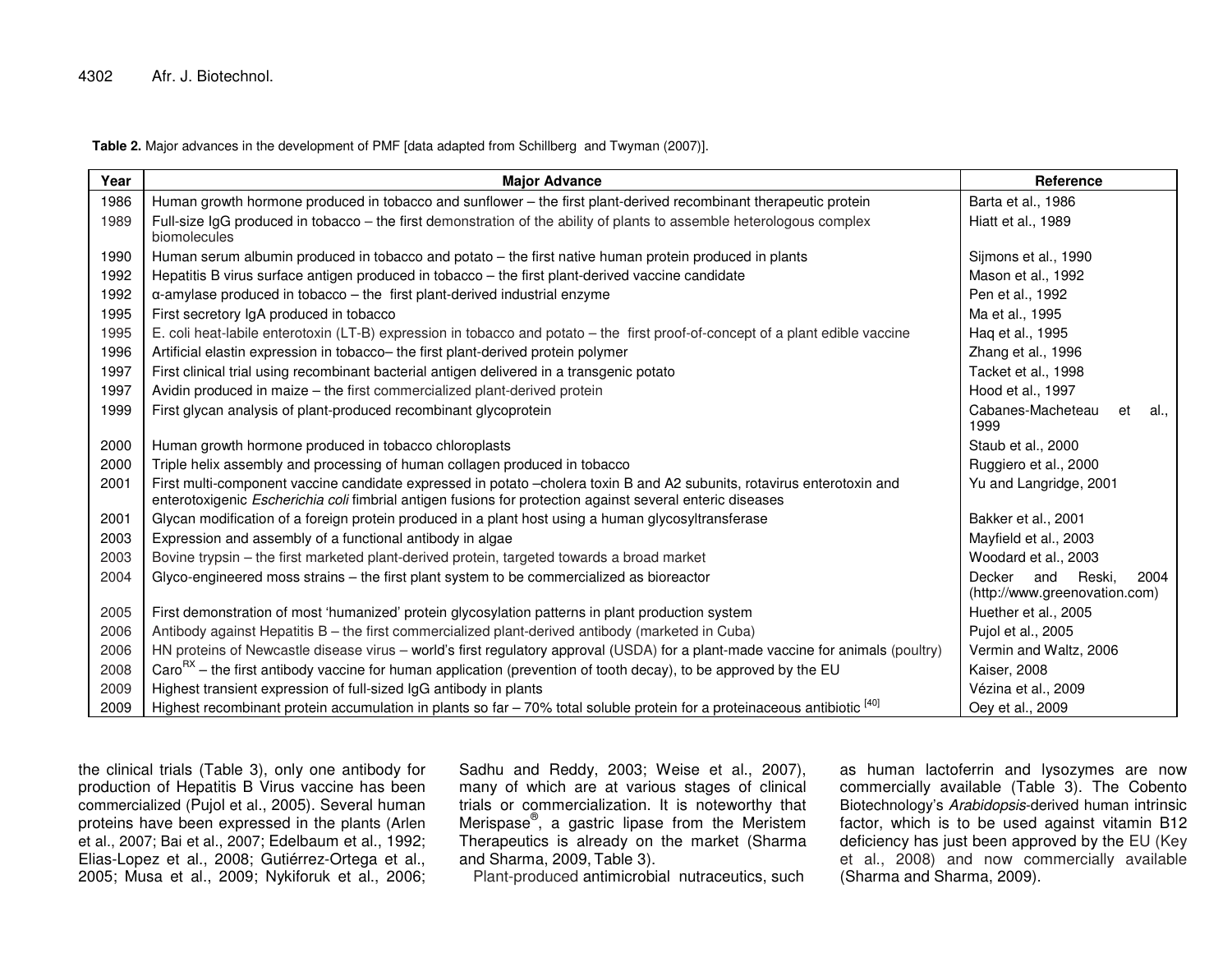| <b>Product</b>                                     | <b>Disease</b>                         | Plant                       | <b>Clinical trial status</b>           | Company                                                      |  |
|----------------------------------------------------|----------------------------------------|-----------------------------|----------------------------------------|--------------------------------------------------------------|--|
| <b>Vaccines</b>                                    |                                        |                             |                                        |                                                              |  |
| Hepatitis B antigen (HBsAg)                        | <b>Hepatitis B</b>                     | Lettuce                     | Phase I                                | Thomas Jefferson University, USA,                            |  |
|                                                    |                                        | Potato                      | Phase II                               | Arizona State University                                     |  |
| Fusion proteins, including epitopes from<br>rabies | Rabies                                 | Spinach                     | Phase I completed                      | Thomas Jefferson University, USA                             |  |
| Cancer vaccine                                     | Non-Hodgkin's lymphoma                 | Tobacco                     | Phase II                               | Large Scale Biology, USA                                     |  |
| Vibrio Cholerae                                    | Cholera                                | Potato                      | Phase I                                | Arizona State University                                     |  |
| Heat-labile toxin B subunit of E. coli             | Diarrhea                               | Maize                       | Phase I                                | ProdiGene <sup>a</sup> , USA                                 |  |
|                                                    |                                        | Potato                      | Phase I                                | Arizona State University                                     |  |
| Capsid protein Norwalk virus                       | Diarrhea                               | Potato                      | Phase I                                | Arizona State University                                     |  |
|                                                    |                                        | Tomato                      |                                        |                                                              |  |
| Antigen                                            | Feline parvovirus (Dogs)               | Tobacco                     | Advanced                               | Large Scale Biology                                          |  |
| Antigen                                            | Papilloma virus (Rabbit)               | Tobacco                     | Early                                  | Large Scale Biology                                          |  |
| HN protein of Newcastle disease virus              | Newcastle disease (Poultry)            | Tobacco<br>suspension cells | <b>USDA Approved</b>                   | Dow Agro Sciences                                            |  |
| Viral vaccine mixture                              | Diseases of horses, dogs, and<br>birds | Tobacco<br>suspension cells | Phase I                                | Dow Agro Sciences                                            |  |
| Poultry vaccine                                    | Coccidiosis infection                  | Canola                      | Phase II                               | <b>Guardian Biosciences</b>                                  |  |
| Gastroenteritis virus (TGEV) capsid protein        | Piglet gastroenteritis                 | Maize                       | Phase I                                | ProdiGene <sup>a</sup>                                       |  |
| <b>Antibodies</b>                                  |                                        |                             |                                        |                                                              |  |
| CaroRX                                             | Dental caries                          | Tobacco                     | EU approved as medical advice          | Planet Biotechnology, USA                                    |  |
| <b>DoxoRX</b>                                      | Side-effects of cancer therapy         | Tobacco                     | Phase I completed                      | Planet Biotechnology                                         |  |
| <b>RhinoRX</b>                                     | Common cold                            | Tobacco                     | Phase I completed                      | Planet Biotechnology                                         |  |
| Fy antibodies                                      | Non-Hodgkin's lymphoma                 | Tobacco                     | Phase I                                | Large Scale Biology                                          |  |
| IgG (ICAM1)                                        | Common cold                            | Tobacco                     | Phase I                                | Planet Biotechnology                                         |  |
| Antibody against Hepatitis B                       | Vaccine purification                   | Tobacco                     | On market                              | CIGB, Cuba                                                   |  |
| Therapeutic human proteins                         |                                        |                             |                                        |                                                              |  |
| Gastric lipase, Merispase®                         | Cystic fibrosis                        | Maize                       | On market                              | <b>Meristem Therapeutics</b>                                 |  |
| $\alpha$ -Galactosidase                            | Fabry disease                          | Tobacco                     | Phase I                                | Planet Biotechnology                                         |  |
| Lactoferon™ (a-interferon)                         | Hepatitis B & C                        | Duckweed                    | Phase II                               | Biolex, USA                                                  |  |
| Interleukin                                        | Crohn's disease                        | Tobacco                     | <b>Field trails</b>                    | Southern Crop Protection and Food<br>Research Centre, Canada |  |
| Fibrinolytic drug (thrombolytic drug)              | <b>Blood clot</b>                      | Duckweed                    | Phase I                                | <b>Biolex</b>                                                |  |
| Human glucocerebrosidase                           | Gaucher disease                        | Carrot suspension<br>cells  | Marketing expected in 2010             | Protalix Biotherapeutics, Israel                             |  |
| Insulin                                            | <b>Diabetes</b>                        | Safflower                   | Commercialization expected for<br>2010 | SemBioSys, Canada                                            |  |

**Table 3.** Plant-derived pharmaceuticals in clinical stages of development or on market.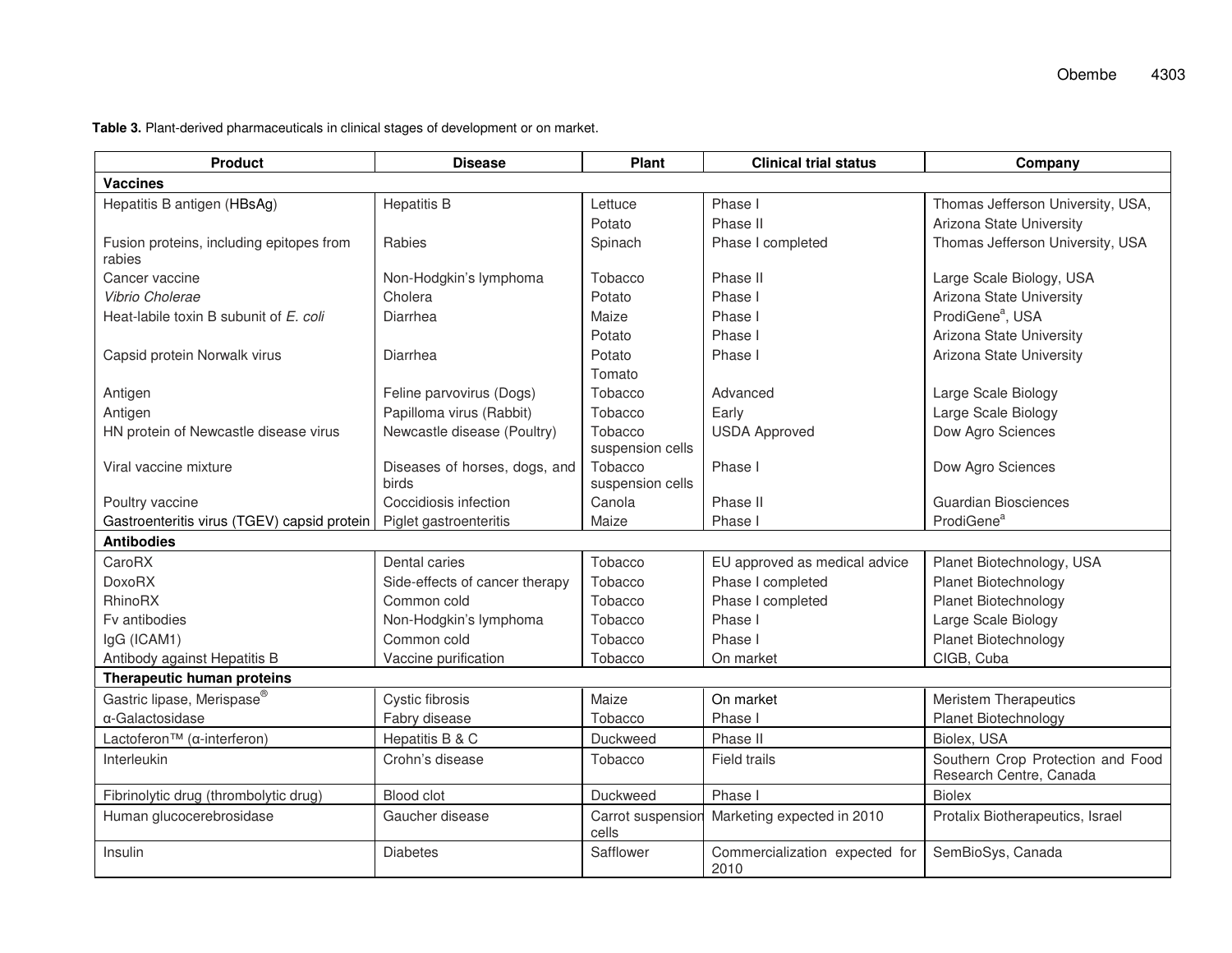**Table 3.** Contd

| Apolipoprotein                | Cardiovascular                    | Safflower   | Phase I                              | SemBioSys          |  |  |  |
|-------------------------------|-----------------------------------|-------------|--------------------------------------|--------------------|--|--|--|
| <b>Nutraceuticals</b>         |                                   |             |                                      |                    |  |  |  |
| Human intrinsic Factor, Coban | Vitamin B12 deficiency            | Arabidopsis | On market                            | Cobento Biotech AS |  |  |  |
| Human lactoferrin             | Anti-infection, anti-inflammatory | Rice        | Advanced, on market as fine chemical | Ventria, USA       |  |  |  |
| Human lysozyme                | Anti-infection, anti-inflammatory | Rice        | Advanced, on market as fine chemical | Ventria            |  |  |  |
| Immunosphere™                 | Food additive for shrimps         | Safflower   | Marketing expected in 2010           | SemBioSys          |  |  |  |

Data adapted from Basaran and Rodríguez-Cerezo (2008), Kaiser (2008), Key et al. (2008), Lau and Sun (2009), Sharma and Sharma (2009) and Spök et al. (2008). <sup>a</sup>Winded up activity.

The plant-derived industrial proteins, most of which are enzymes, including avidin, trypsin, βglucuronidase, peroxidase, laccase, cellulose, amongst others are now commercialized (Basaran and Rodríguez-Cerezo, 2008). The molecular farming of cell-wall deconstructing enzymes holds great promise for the biofuel industry, with respect to the production of cellulosic ethanol (Lee et al., 2008; Sticklen, 2008). Non-hydrolytic proteins with cell wall disrupting and loosening properties, such as the carbohydrate binding modules of cell wall deconstructing enzymes and the expansins have been demonstrated to alter cell wall structure (Obembe et al., 2007a; Obembe et al., 2007b), as such are good candidate PMF proteins for the production of cellulosic ethanol.

#### **STATUS OF PLANT MOLECULAR FARMINGDEVELOPMENT IN THE DEVELOPINGCOUNTRIES**

It is exactly <sup>a</sup> decade after one of the foremost campaigners for plant biotech in Africa, Florence Wambugu gave <sup>a</sup> wakeup call to all stakeholders in Africa to rally and stimulate research and development in plant biotech for solving, especially, the food insecurity problem of the continent (Wambugu, 1999). An assessment of the status of plant biotech development for generating the first and the second generation GM crops shows that

Africa does not seem ready to catch up with the trends in other parts of the world, as most of the counties are still at the stage of tissue culture applications, while genetic engineering is limited to only three countries, South Africa, Kenya and Zimbabwe (Ayele et al., 2006; Cohen, 2005**)**, with South Africa as the leader (Thomson, 2008). The groups of Edward Rybicki and Jennifer Thomson both of the University of Cape Town are the trail blazers for the entire continent. Recently, they reported the world's first maize streak virus (MSV) resistant transgenic maize (Shepherd et al., 2007). This GM maize is also the first all-African produced transgenic crop plant, as well as the first genetically engineered crop developed wholly by a developing country (Sinha, 2007).

With respect to the development of PMF technologies in the developing countries, an analysis of recent data compiled by Basaran and Rodríguez-Cerezo (2008) indeed revealed that the developing countries account for 37% of the world PMF activities while the developed countries account for 63%. Although, this seems encouraging, however, on further analysis, the margin between the two worlds widens remarkably with respect to the actual numbers of PMF centers. The analysis shows that 87% of the PMF centers are located in the developed countries, while the developing countries can only boast of 13%, which is just one-third of the numbers of centers located in the

US (Figure 1).

It should be noted that Africa, through the sole activities of Rybicki's group, accounts for less than 1% of the world PMF centers. The research activities of his laboratory in the development of plant-derived vaccines have secured <sup>a</sup> seat for Africa on the plant biotech flight! In his review article, published in the January 2009 issue of Drug Discovery Today and titled "Plant-produced vaccines: promise and reality", Rybicki illustrated the evolution of the PMF activities in his laboratory, which dates back to 1997 (Rybicki, 2009). It was such <sup>a</sup> delight to read the success story of PMF technologies in his laboratory, from the early years of little beginnings to the landmark advances in recent times, in the development of plant-produced tumor vaccine, papillomavirus vaccines (Maclean et al., 2007; Varsani et al., 2006), which could be made available at affordable prices, thereby placing them at the reach of the resource-poor patients. This feat is particularly inspiring, as we can only hope that these pioneering activities would eventually rob off on the rest of the continent, with time, especially when biotech capacity improves generally.

#### **BUILDING CAPACITY FOR PLANT BIOTECHNOLOGIES IN AFRICA**

Discussion on the problem of wide spread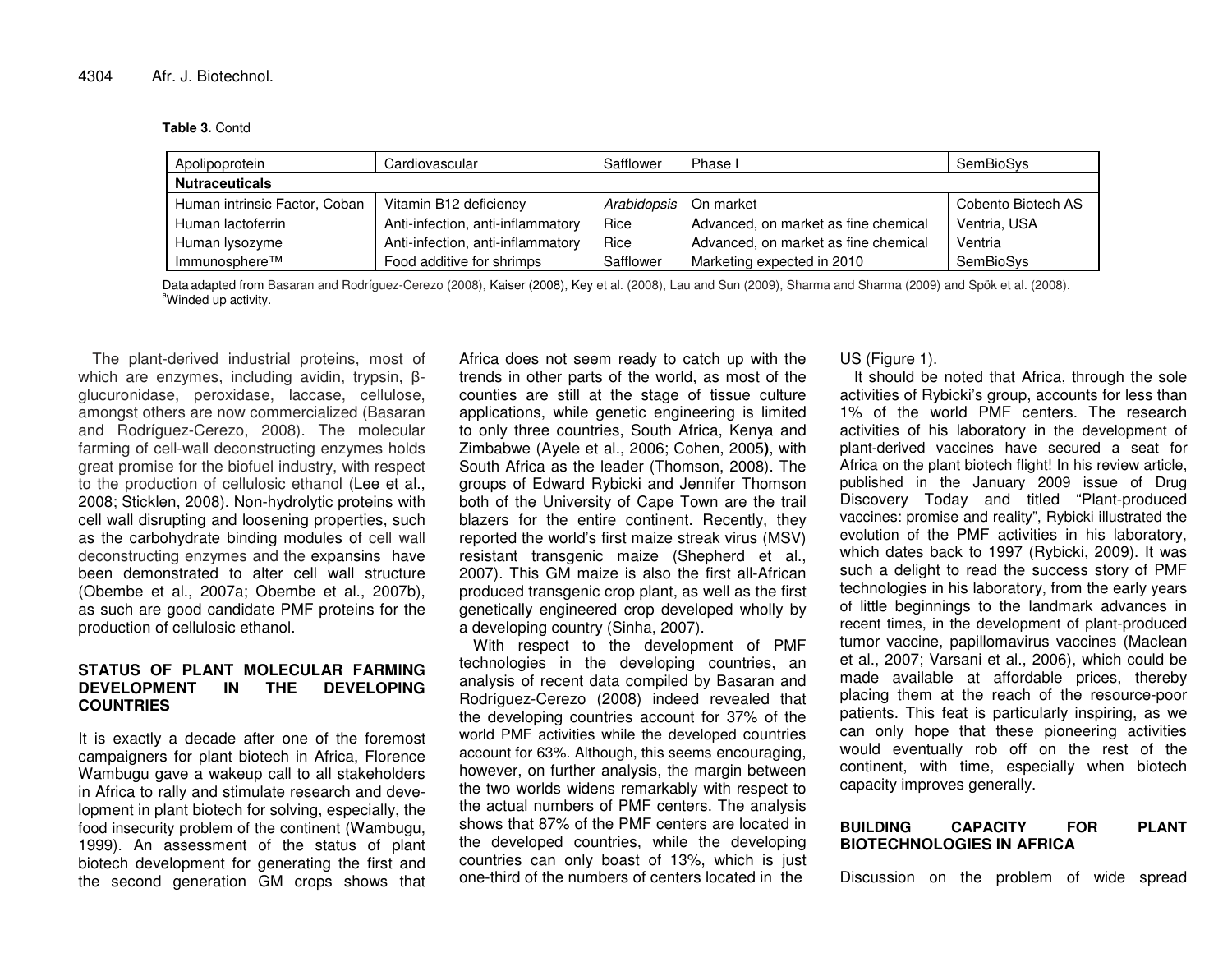

Figure 1. Distribution of plant molecular farming centers between the developed and the developing countries.

inadequacy in infrastructural capacity for biotech generally, in Africa cannot be over flogged and the solution to the prevailing dearth of plant biotech research and development activities, in particular, in most of the continent, is believed not to be beyond reach. Several models and recommendations have been proposed for taking the continent out of the woods, with respect to plant biotech development, in particular (Ayele et al., 2006; Delmer, 2005; Konde, 2006; Machuka, 2001; Ozor, 2008; Singh and Daar, 2008; Wambugu, 1999). It remains to be seen whether the various stakeholders in Africa really have the strong will, like other developing countries in Asia and Latin America, to drive this through and not to be disinterested further by recent external negative attitudes against GM crops, which is keeping the technology out of Africa (Paarlberg, 2008). The impacts of biotech on the economic growth of these emerging economies are glaring for all. As such, I believe that biotech can also work in Africa if it is working elsewhere. The strategies adopted by some of these other developing economies are worth publicizing, to serve as good templates for Africa's biotech development. In this regard, a paper on the biotech exploits and bio-economic growth of India was presented at the Knowledge Management Africa (KMA) Conference 2009, which was held in Dakar, Senegal from 4<sup>th</sup> through to 7<sup>th</sup> May, 2009 (Obembe and Dike, 2009). Some of the recommendations presented at the Conference, based on India's

strategic plans, are highlighted below.

1) Deliberate and aggressive awareness campaigns about the new technology, with respect to the potential benefits and to allay public fear over their safety.

2) Revisiting the educational policies to encourage and stimulate interest of young people in Science and Technology at the primary and secondary levels. Also, the redesigning of the curricula at the tertiary level to make biotech courses compulsory component. This agrees with other viewpoints that the development of man power for biotech base should be long term trainings and not through workshop and seminars.

3) Provision of basic infrastructures for low-techniques, such as tissue culture and nucleotide analyses for the Universities, as well as funding of research activities of researchers in these Universities.

4) Provision of motivation and incentives in order to retain the highly educated human resources and to make those trained overseas return home.

5) Investment in basic infrastructures-reliable power supply, portable water, roads, modern information and telecommunications facilities. ICT Infrastructures in particular, will enhance acquisition of knowledge and its application and also reduce transaction costs.

6) Setting up specialized biotech centers. This is in line with the NEPAD initiatives of establishing four specialized biotech centers of excellence across Africa. This initiative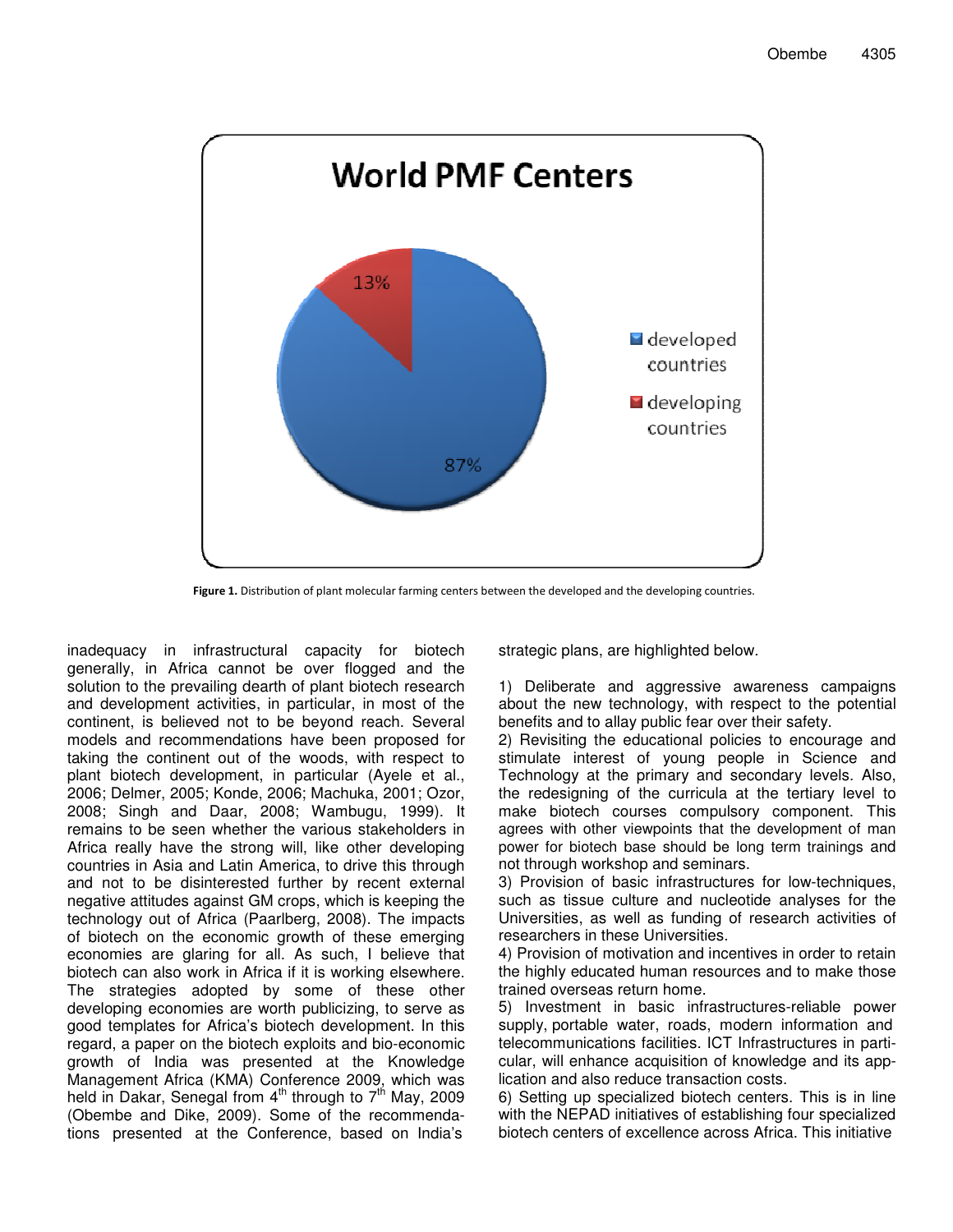will ensure capacity building in core and priority areas where expertise and resources already exist.

7) Establishment of collaborative ventures/Technology Park/incubators with private companies, to facilitate that biotech products get to the market. This sort of venture will eventually be self-funded and also ensure placements for trained workforce. Alternatively, the Government can provide loans to small and medium scale companies that might be interested in such ventures.

8) Attraction of foreign investments and fostering international partnership and linkages, all of which can only be established when there are functional basic facilities on ground.

9) Setting up/strengthening of existing biosafety, regulatory and Intellectual property bodies to formulate more efficient biotech policies and guidelines and also to set up testing and certification facilities.

# **CONCLUDING REMARKS**

By and large, for any meaningful change to happen at the national levels for instance there must be substantial financial commitment on the parts of the various governments. The African countries cannot expect to get the same results as other developing countries when most of them are committing less than 0.01% of their Gross Domestic Products (GDPs) to Science and Technology on the whole, while countries like India, Korea, Brazil and Cuba are committing more than 1.0% of their GDPs to biotech research and development alone. The transformations that are being celebrated in the bio-economies of these countries today attest to the saying that "your harvest is a proportion of your sowing".

## **ACKNOWLEDGEMENTS**

The author appreciate the International Centre for Genetic Engineering and Biotechnology (ICGEB), Trieste, Italy for his present Post-doctoral training in Molecular Farming (Chloroplast Engineering), which is part of the capacity building efforts of this UN's establishment in the developing countries. He also appreciates the Management of the Covenant University, Ota Nigeria, for granting him study leave during the training period.

### **REFERENCES**

- Andersen DC, Krummen L (2002). Recombinant protein expression for therapeutic applications. Curr. Opin. Biotechnol. 13: 117-123.
- Arlen PA, Falconer R, Cherukumilli S, Cole A, Cole AM, Oishi KK, Daniell H (2007). Field production and functional evaluation of chloroplast derived interferon-α2b. Plant Biotechnol. J. 5: 511-525.
- Ayele S, Chataway J, Wield D (2006). Partnerships in African crop biotech. Nat. Biotechnol. 24: 619-621.
- Bai JY, Zeng L, Hu YL, Li YF, Lin ZP, Shang SC, Shi YS (2007). Expression and characteristic of synthetic human epidermal growth factor (hEGF) in transgenic tobacco plants. Biotechnol. Lett. 29: 2007-2012.
- Bakker H, Bardor M, Molthoff JW, Gomord V, Elbers I, Stevens LH, Jordi W, Lommen A, Faye L, Lerouge P, Bosch D (2001). Galactoseextended glycans of antibodies produced by transgenic plants. Proc. Natl. Acad. Sci. USA, 98: 2899-2904.
- Barta A, Sommengruber K, Thompson D, Hartmuth K, Matzke M, Matzke A (1986). The expression of a napoline synthase human growth hormone chimeric gene in transformed tobacco and sunflower callus tissue. Plant Mol. Biol. 6: 347-357.
- Basaran P, Rodríguez-Cerezo E (2008). Plant Molecular Farming: Opportunities and Challenges. Crit. Rev. Biotechnol. 28: 153-172.
- Bennett RM, Kambhampati U, Morse S, Ismael Y (2006). Farm-level economic performance of genetically modified cotton in Maharashtra, Indian. Rev. Agric. Econ. 28: 59-71.
- Biemelt S, Sonnewald U (2005). Molecular Farming in Plants. In: Nature Encyclopedia of Life Sciences. London: Nature Publishing Group, http://www.els.net/doi:10.1038/npg.els.0003365
- Cabanes-Macheteau M, Fitchette-Lainé AC, Loutelier-Bourhis C, Lange C, Vine ND, Ma JK, Lerouge P, Faye L (1999). N-Glycosylation of a mouse IgG expressed in transgenic tobacco plants. Glycobiology, 9: 365-72.
- Cohen JI (2005). Poorer nations turn to publicly developed GM crops. Nat. Biotechnol. 23: 27-33.
- Costa-Font J, Mossialos E (2005). Ambivalent individual preferences towards biotechnology in the European Union: products or processes? J. Risk Res. 8(4): 341-354.
- Decker EL, Reski R (2004). The moss bioreactor. Curr. Opin. Plant Biol. 7: 166-170.
- Delmer DP (2005). Agriculture in the developing world: Connecting innovations in plant research to downstream applications Proc. Natl. Acad. Sci. USA, 102: 15739-15746.
- Diaz de la Garza RI, Gregory JF III, Hanson AD (2007). From the cover: Foiate biofortification of tomato fruit. Proc. Natl. Acad. Sci. USA, 104: 4218-1222.
- Edelbaum O, Stein D, Holland N, Gafni Y, Livneh O, Novick D, Rubinstein M, Sela I (1992). Expression of active human interferonbeta in transgenic plants. J. Interferon Res. 12: 449-453.
- Elias-Lopez AL, Marquina B, Gutierrez-Ortega A, Aguilar D, Gomez-Lim M, Hernandez-Pando R (2008). Transgenic tomato expressing interleukin-12 has a therapeutic effect in a murine model of progressive pulmonary tuberculosis. Clin. Exp. Immunol. 154: 123- 133.
- Fitt GP (2003). Implementation and impact of transgenic Bt cottons in Australia. The ICAC Recorded 21: 14-119.
- Fønnebø V, Grimsgaard S, Walach H, Ritenbaugh C, Norheim AJ, MacPherson H, Lewith G, Launsø L, Koithan M, Falkenberg T, Boon H, Aickin M (2007). Researching complementary and alternative treatments - the gatekeepers are not at home. BMC Med. Res. Methodol. 7: p. 7.
- Gianessi LP, Silvers CS, Sankula S, Carpenter JE (2002). Plant Biotechnology: Current and Potential Impact for Improving Pest Management in US Agriculture: An Analysis Of 40 Case Studies, National Center For Food Agric Policy.
- Gutiérrez-Ortega A, Sandoval-Montes C, Olivera-Flores TJ, Santos-Argumedo L, Gómez-Lim MÁ (2005). Expression of functional interleukin-12 from mouse in transgenic tomato plants. Transgenic Res. 14: 877-885.
- Haq TA, Mason HS, Clements JD, Arntzen C (1995). Oral immunization with a recombinant bacterial antigen produced in transgenic plants. Science, 268: 714-716.
- Harvey AJ, Speksnijder G, Baugh LR, Morris JA, Ivarie R (2002). Expression of exogenous protein in the egg white of transgenic chickens. Nat. Biotechnol. 20: 396-399.
- He Z, Jiang XL, Qi Y, Di QL (2008). Assessment of the utility of the tomato fruit-specific E8 promoter for driving vaccine antigen expression. Genetica, 133: 207-214.
- Hiatt A, Cafferkey R, Bowdish K (1989). Production of antibodies in transgenic plants. Nature, 342: 76-78.
- Hood EE, Witcher DR, Maddock S, Meyer T, Baszczynski C, Bailey M, Flynn P, Register J, Marshall L, Bond D, Kulisek E, Kusnadi AR, Evangelista R, Nikolov ZL, Wooge C, Mehigh RJ, Hernan R, Kappel WK, Ritland D, Li CP, Howard JA (1997). Commercial production of avidin from transgenic maize: Characterization of transformant,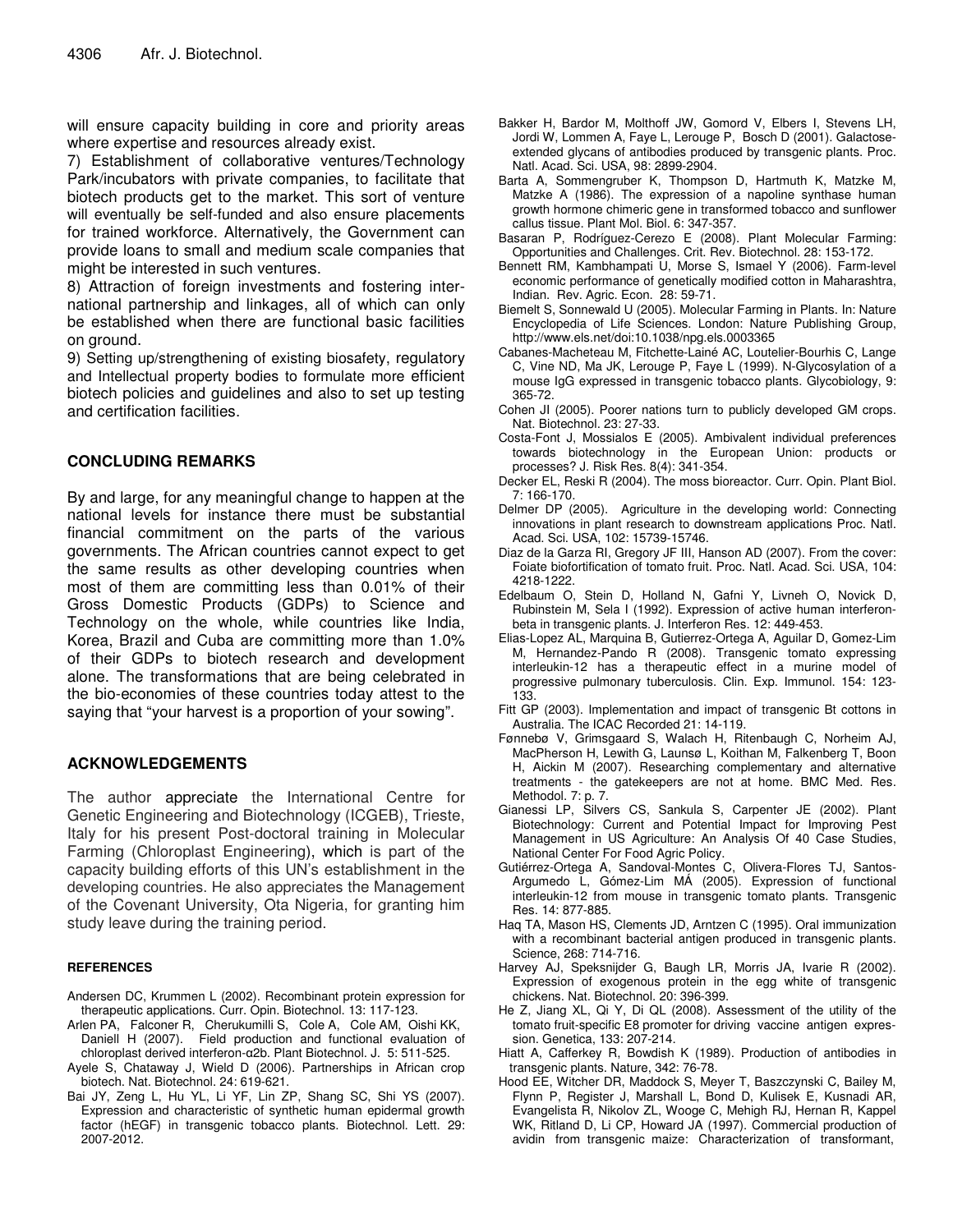production, processing, extraction and purification. Mol. Breed. 3: 291-306.

- Huang J, Hu R, Pray C, Qiao F, Rozelle S (2003). Bt cotton benefits, costs, and impacts in China. AgBioForum 5: 1-14.
- Huang Z, Dry I, Webster D, Strugnell R, Wesselingh S (2001). Plantderived measles virus Hemagglutinin protein induces neutralizing antibodies in mice. Vaccine, 19: 2163-2171.
- Huether CM, Lienhart O, Baur A, Stemmer C, Gorr G, Reski R, Decker EL (2005). Glyco-engineering of moss lacking plant-specific sugar residues. Plant Biol. 7: 292-299.
- Hull AK, Criscuolo CJ, Mett V, Groen H, Steeman W, Westra H, Chapman G, Legutki B, Baillie Les, Yusibov V (2005). Humanderived, plant-produced monoclonal antibody for the treatment of anthrax. Vaccine, 23: 2082-2086.
- Kaiser J (2008). Is the drought over for pharming? Science, 320: 473- 475.
- Key S, Ma JKC, Drake PMW (2008). Genetically modified plants and human health. J. R. Soc. Med. 101: 290-298.
- Konde V (2006).The Biotechnology Revolution and its Implication for Food Security in Africa. In: ATPS Special Paper Series no. 28. Narobi, African Technology Policy Studies Network/ Newtec Concepts.
- Lau OS, Sun SSM (2009). Plant seeds as bioreactors for recombinant protein production. Technological Advance doi:10.1016/j.biotechadv.2009.05.005.
- Lee D, Chen A, Nair R (2008). Genetically Engineered Crops for Biofuel Production: Regulatory Perspectives. Biotechnol. Gen. Eng. Rev. 25: 331-362.
- Liu HL, Li WI, Lei T, Zheng J, Zhang Z, Yan XF, Wang ZZ, Wang YL, Si LS (2005). Expression of human papillomavirus type 16 L1 protein in transgenic tobacco plants. Acta. Biochim. Biophys. Sin (Shanghai) 37: 153-158.
- Ma JK, Hiatt A, Hein M, Vine ND, Wang F, Stabila P, van Dolleweerd C, Mostov K, Lehner T (1995). Generation and assembly of secretory antibodies in plants. Science, 268: 716-719.
- Machuka J (2001). Agricultural Biotechnology for Africa. African Scientists and Farmers Must Feed Their Own People. Plant Physiol. 126: 16-19.
- Maclean J, Koekemoer M, Olivier AJ, Stewart D, Hitzeroth II, Rademacher T, Fischer R, Williamson A-L, Rybicki EP (2007). Optimization of human papillomavirus type 16 (HPV-16) L1. expression in plants: comparison of the suitability of different HPV-16 L1 gene variants and different cell-compartment localization. J. Gen. Virol. 88: 1460-1469.
- Marquet-Blouin E, Bouche FB, Steinmetz A, Muller CP (2003). Neutralizing immunogenicity of transgenic carrot (*Daucus carota* L.) derived measles virus hemagglutinin. Plant Mol. Biol. 51: 459-469.
- Mason HS, Lam DM, Arntzen CJ (1992). Expression of hepatitis B surface antigen in transgenic plants. Proc. Natl. Acad. Sci. USA, 89: 11745-11749.
- Mayfield SP, Franklin SE, Lerner RA (2003). Expression and assembly of a fully active antibody in algae. Proc. Natl. Acad. Sci. USA, 100: 438-442.
- McCormick AA, Reddy S, Reinl SJ, Cameron TI, Czerwinkski DK, Vojdani F, Hanley KM, Garger SJ, White EL, Novak J, Barrett J, Holtz RB, Tuse´ D, Levy R (2008). Plant-produced idiotype vaccines for the treatment of non-Hodgkin's lymphoma: safety and immunogenicity in a phase I clinical study. Proc. Natl. Acad. Sci. USA, 105: 10131- 10136.
- Mett V, Lyons J, Musiychuk, Chichester JA, Brasil T, Couch KR, Sherwood R, Palmer GA, Streatfield SJ, Yusibov V (2007). A plantproduced plague vaccine candidate confers protection to monkeys. Vaccine, 25: 3014-3017.
- Moravec T, Schmidt MA, Herman EM, Woodford-Thomas T (2007). Production of Escherichia coli heat labile toxin (LT) B subunit in soybean seed and analysis of its immunogenicity as an oral vaccine. Vaccine, 25: 1647-57.
- Morse S, Bennett R, Ismael Y (2005). Bt-cotton boosts the gross margin of small-scale cotton producers in South Africa. Int. J. Biotechnol. 7: 72-83.
- Musa TA, Hung CY, Darlington DE, Sane DC, Xie J (2009). Overexpression of human erythropoietin in tobacco does not affect

plant fertility or morphology. Plant Biotechnol. Rep. 3: 157-165.

- Nicholson L, Gonzalez-Melendi P, van Dolleweerd C, Tuck H, Perrin Y, Ma JK, Fischer R, Christou P, Stoger E J (2005). A recombinant multimeric immunoglobulin expressed in rice shows assemblydependent subcellular localization in endosperm cells. Plant Biotechnol. 3: 115-127.
- Nochi T, Takagi H, Yuki Y, Yang L, Masumura T, Mejima M, Nakanishi U, Matsumura A, Uozumi A, Hiroi T, Morita S, Tanaka K, Takaiwa F, Kiyono H (2007). Rice-based mucosal vaccine as a global strategy for cold-chain- and needle-free vaccination. Proc. Natl. Acad. Sci. USA, 104: 10986-10991.
- Nykiforuk CL, Boothe JG, Murray EW, Keon RG, Goren HJ, Markley NA, Moloney MM (2006). Transgenic expression and recovery of biologically active recombinant human insulin from Arabidopsis thaliana seeds. Plant Biotechnol. J. 4: 77-85.
- Obembe OO, Dike IP (2009). India's biotechnology boom: A lesson for Africa. Presented at the 3rd Knowledge Management Africa 2009 Conference, 4-7 May, 2009, Dakar, Senegal.
- Obembe OO, Jacobsen E, Visser RGF, Vincken JP (2007a). Expression of an expansin carbohydrate-binding module affects xylem and phloem formation. Afr. J. Biotechnol. 6: 1608-1616.
- Obembe OO, Jacobsen E, Timmers J, Gilbert H, Blake AW, Knox JP, Visser RGF, Vincken JPv (2007b). Promiscuous, non-catalytic, tandem carbohydrate-binding modules modulate the cell-wall structure and development of transgenic tobacco (Nicotiana tabacum) plants. J. Plant Res, 120: 605-617.
- Oey M, Lohse M, Kreikemeyer B, Bock R (2009). Exhaustion of the chloroplast protein synthesis capacity by massive expression of a highly stable protein antibiotic. Plant J. 57: 436-445.
- Ozor N (2008). Challenges and impacts of agricultural biotechnology on developing societies. Afr. J. Biotechnol. 7: 322-330.
- Paarlberg RL (2008). Starved for science: how biotechnology is being kept out of Africa. Harvard University Press.
- Pen J, van Ooyen AJJ, van den Elzen PJM, Rietveld K, Hoekema A (1992). Direct screening for high-level expression of an introduced  $\alpha$ amylase gene in plants. Plant Mol. Biol. 18: 1133-1139.
- Pujol M, Ramírez NI, Ayala M, Gavilondo JV, Valdés R, Rodríguez M, Brito J, Padilla S, Gómez L, Reyes B, Peral R, Pérez M, Marcelo JL, Milá L, Sánchez RF, Páez R, Cremata JA, Enríquez G, Mendoza, Ortega MO, Borroto C (2005). An integral approach towards a practical application for a plant-made monoclonal antibody in vaccine purification. Vaccine, 23: 1833-1837.
- Qaim M (2003). Bt cotton in India: field trial results and economic projections. World Dev. 31: 2115-2127.
- Qian B, Shen H, Liang W, Guo X, Zhang C, Wang Y, Li G, Wu A, Cao K, Zhang D (2008). Immunogenicity of recombinant hepatitis B virus surface antigen fused with preS1 epitopes expressed in rice seeds. Transgenic Res. 17: 621-631.
- Ramessar K, Rademacher T, Sack M, Stadlmann J, Platis D, Stiegler G, Labrou N, Altmann F, Ma J, Stöger E, Capell T, Christou P (2008). Cost-effective production of a vaginal protein microbicide to prevent HIV transmission. Proc. Natl. Acad. Sci. USA, 105: 3727-3732.
- Rosales-Mendoza S, Alpuche-Solıs AG, Soria-Guerra RE, Moreno-Fierros L, Martnez-Gonzalez L, Herrera-Dıaz A, Korban SS (2009). Expression of an Escherichia coli antigenic fusion protein comprising the heat labile toxin B subunit and the heat stable toxin, and its assembly as a functional oligomer in transplastomic tobacco plants. Plant J. 57: 45-54.
- Ruggiero F, Exposito JY, Bournat P, Gruber V, Perret S, Comte J, Olagnier B, Garrone R, Theisen M (2000). Triple helix assembly and processing of human collagen produced in transgenic tobacco plants. FEBS Lett. 469: 132-136.
- Rybicki EP (2009). Plant-produced vaccines: promise and reality. Drug Discov. Today, 14: 16-24.
- Sadhu L, Reddy VS (2003). Chloroplast expression of His-tagged GUSfusions: a general strategy to overproduce and purify foreign proteins using transplastomic plants as bioreactors Mol. Breed, 11: 49-58
- Santi L, Giritch A, Roy CJ, Marillonnet S, Klimyuk V, Gleba Y, Webb R, Arntzen CJ, Mason HS (2006). Protection conferred by recombinant Yersinia pestis antigens produced by a rapid and highly scalable plant expression system. Proc. Natl. Acad. Sci. USA, 103: 861-866.